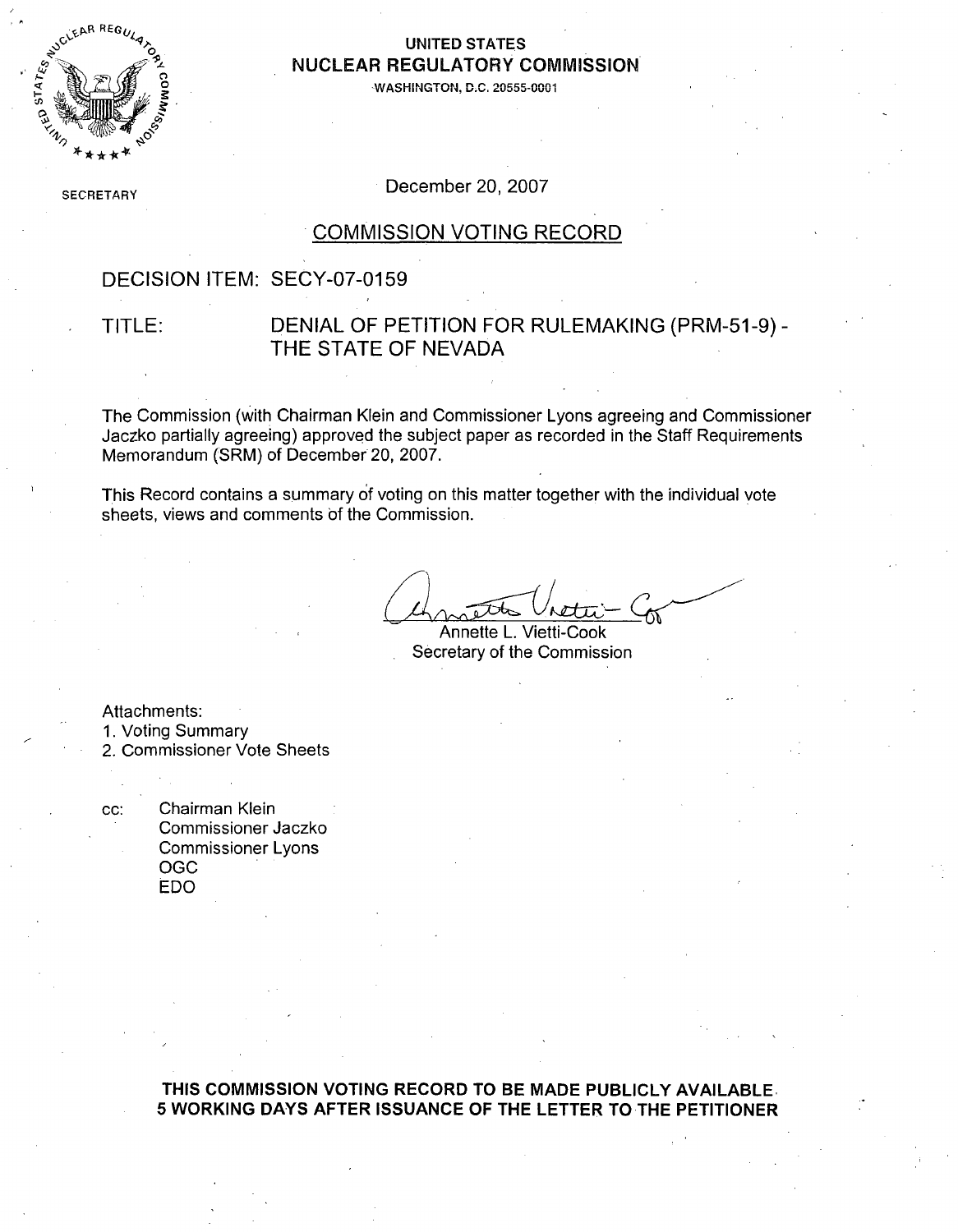### VOTING SUMMARY - SECY-07-0159

### RECORDED VOTES



#### COMMENT RESOLUTION

In their vote sheets, Chairman Klein and Commissioner Lyons approved the staffs recommendation without comments. Commissioner Jaczko approved in part and disapproved in part the staff's recommendation and provided comments. Subsequently, the comments of the Commission were incorporated into the guidance to staff as reflected in the SRM issued on December 20, 2007.

#### **THIS COMMISSION VOTING** RECORD TO BE **MADE** PUBLICLY **AVAILABLE 5** WORKING DAYS AFTER **ISSUANCE** OF THE LETTER TO THE PETITIONER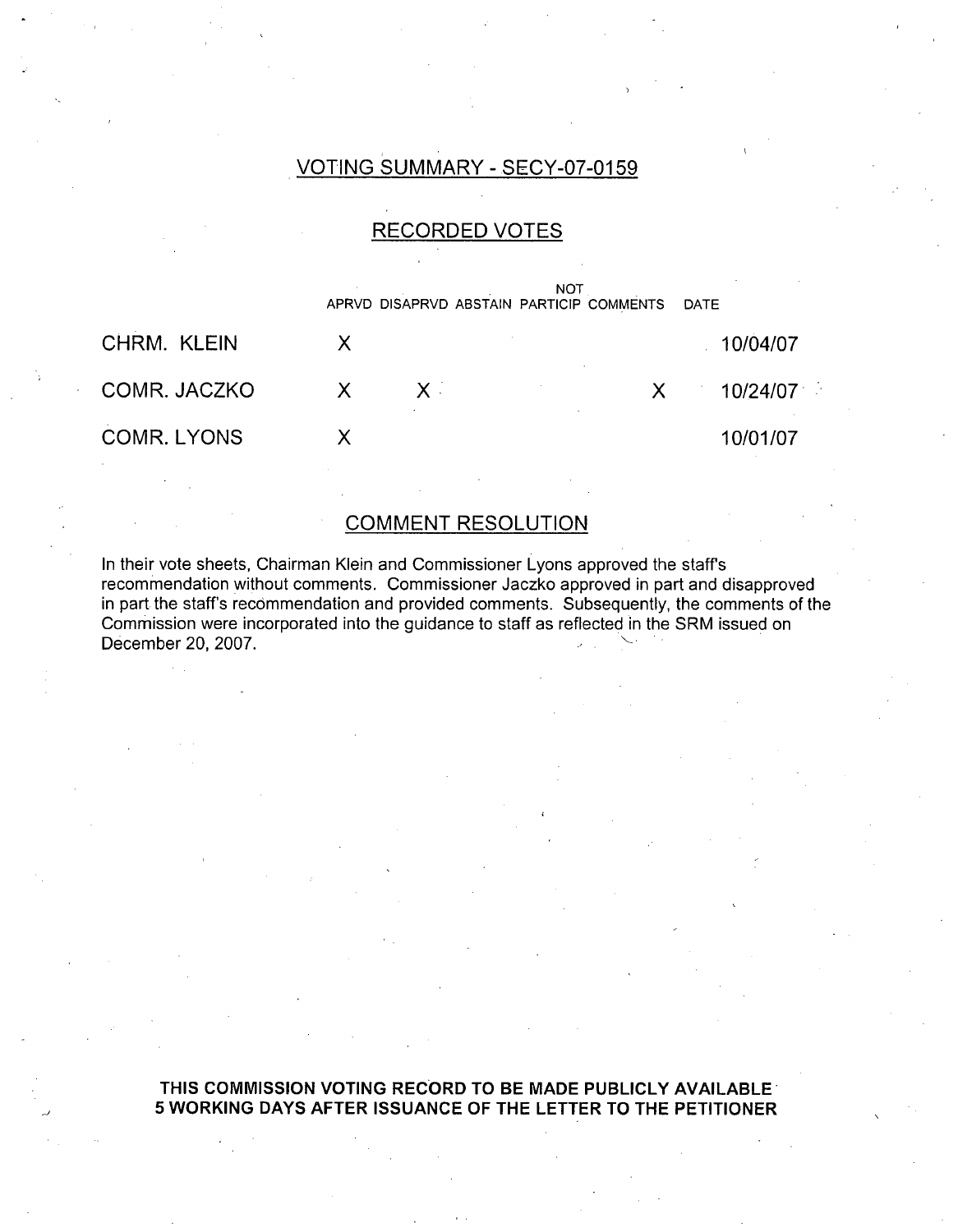OFFICIAL USE ONLY-ATTORNEY-CLIENT INFORMATION -- LIMITED TO NRC UNLESS THE COMMISSION DETERMINES **OTHERWISE** 

# NOTATION VOTE

# RESPONSE SHEET

TO: Annette Vietti-Cook, Secretary

FROM: CHAIRMAN KLEIN

SUBJECT: SECY-07-0159 - DENIAL OF PETITION FOR RULEMAKING (PRM-51-9) **-** THE STATE OF NEVADA

Approved XX Disapproved Abstain

Not Participating

COMMENTS: Below Attached None XX

 $\frac{1}{2}$ 

**SIGNATURE**

**10- ý 1.(/ 0? I/** DATE

Entered on "STARS" Yes *V* No

OFFICIAL USE ONLY-ATTORNEY-CLIENT INFORMATION **-** LIMITED TO NRC UNLESS THE COMMISSION DETERMINES **OTHERWISE**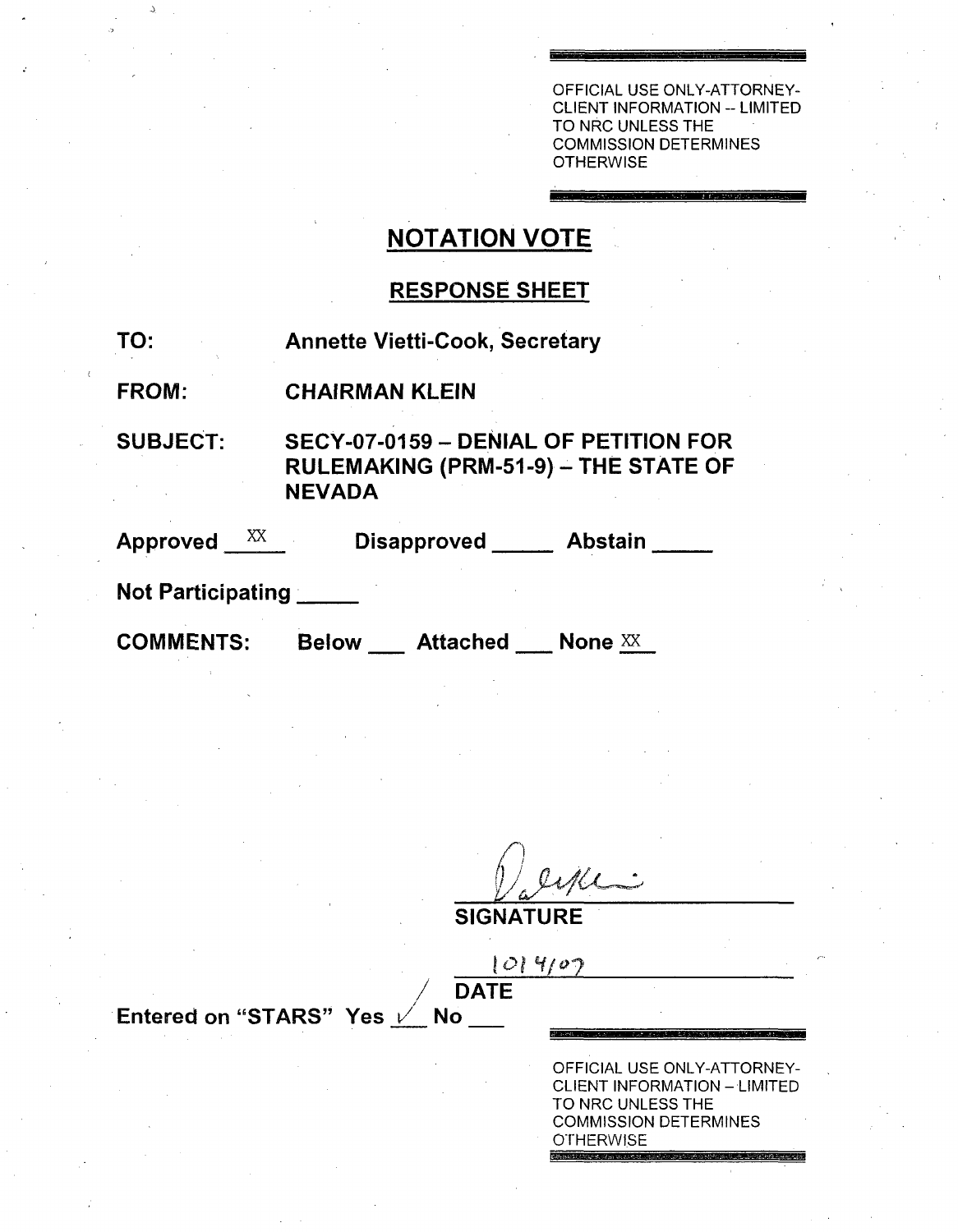OFFICIAL USE ONLY-ATTORNEY-CLIENT INFORMATION -- LIMITED TO NRC UNLESS THE COMMISSION DETERMINES **OTHERWISE** 

Seminar Republicance Liquidation of the States

# **NOTATION** VOTE

### **RESPONSE SHEET**

**TO:** Annette Vietti-Cook, Secretary

FROM: **COMMISSIONER JACZKO**

**SUBJECT:** SECY-07-0159 - DENIAL OF **PETITION** FOR **RULEMAKING** (PRM-51-9) - THE **STATE** OF NEVADA

Approved X Disapproved X Abstair

Not Participating **\_**

COMMENTS: Below Attached X None

**SIGNATURE**  $\int U\left(\bigcup\limits_{i=1}^n\right)$  $i \rightarrow I$ 

DATE

Entered on "STARS" Yes X No

OFFICIAL USE ONLY-ATTORNEY-CLIENT INFORMATION -- LIMITED TO NRC UNLESS THE COMMISSION DETERMINES **OTHERWISE** 

I PANISH RICHARD PROFILERING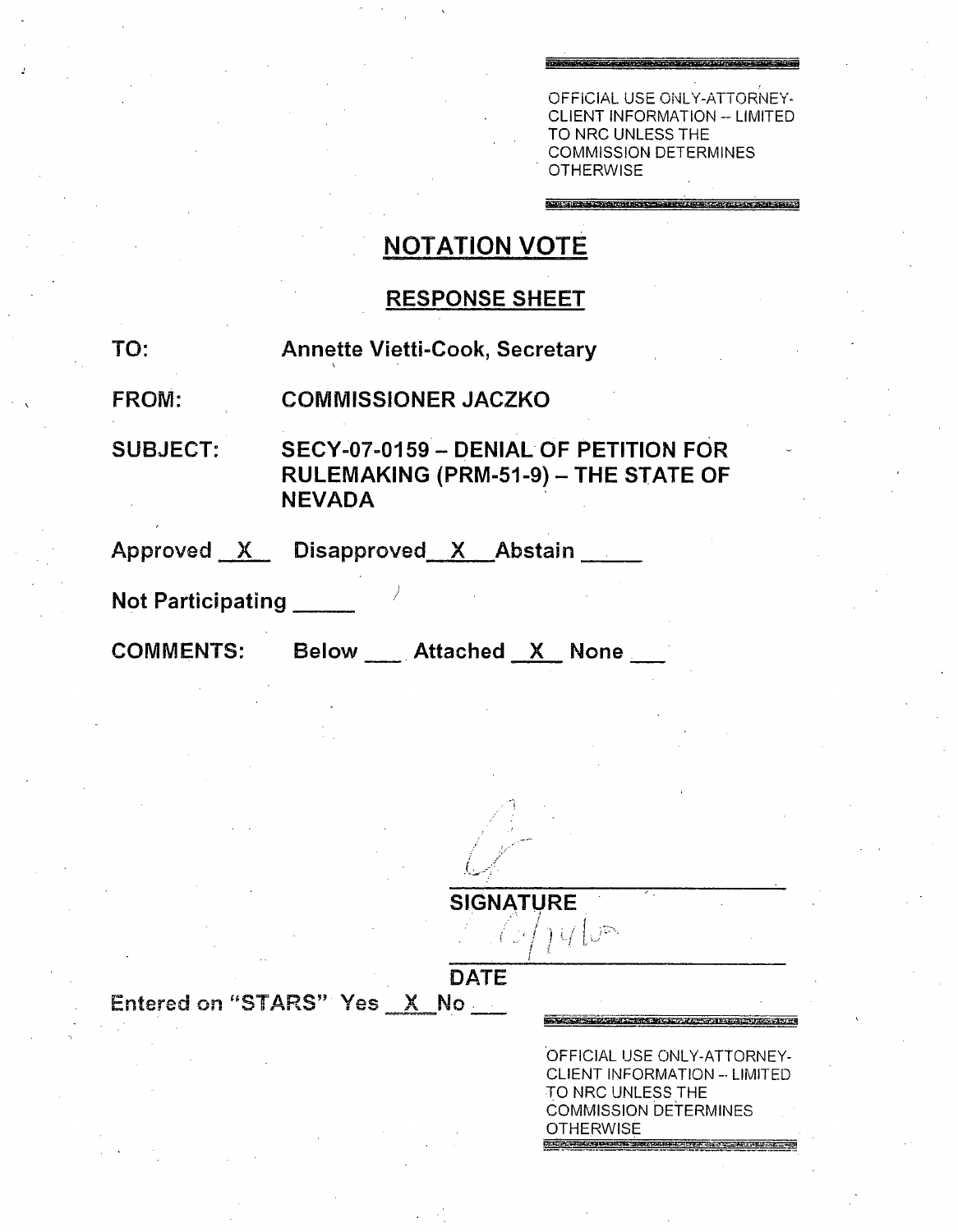#### Commissioner Jaczko's Comments on **SECY-07-0159** Denial of a Petition for Rulemaking (PRM-51-9) - State of Nevada

I approve in part and disapprove in part the recommendation to proceed with option 2 which would deny the rulemaking petition while offering the assurance that the NRC will interpret the existing regulations to allow substantive claims to the Department of Energy's (DOE) Final Environmental Impact Statement (FEIS). Instead, I approve a combination of options 1 and 2. The original regulations governing the agency's review of the **FEIS** were based upon an assumption of how the site selection process for a potential repository would unfold. But because the judicial review of environmental issues did not happen as we envisioned, I believe we should grant the petition and fix the corresponding regulations to appropriately reflect that the entire FEIS will be open for litigation in any NRC administrative proceeding regarding a repository application. At the same time, I believe the notice of the proposed rule should explain that the agency will interpret the regulations in a manner consistent with this approach should the rulemaking not be completed in time for a hearing on a potential Yucca Mountain license application.

Based upon the history of this issue, I think granting the petition and amending our regulations is the right answer in this case. First, it is important to remember that the NRC could have originally interpreted the Nuclear Waste Policy Act (NWPA) to allow the NRC to handle the adoption of DOE's FEIS in the same manner it currently handles the adoption of any other federal agency EIS in the NEPA review process. The NWPA's direction to avoid duplicative environmental analysis does not necessarily equate to a direction to eliminate most, if not all, of the FEIS from the NRC's hearing process. I believe we should treat DOE' FEIS in the same manner as we treat any other FEIS submitted by a similarly situated regulated entity. In this case, that would mean defending the agency's independent review of the entire FEIS **-** not just limited portions of it - in the NRC's administrative proceedings. Commenters, including the Council on Environmental Quality, said as much in comments to this rulemaking and I find their logic persuasive. Had the agency opted for that interpretation in the proposed rulemaking, perhaps we would not find ourselves facing this petition today.

NRC's rationale for not doing so, however, while not ideal, made sense in the context of what the agency thought would happen with the FEIS. According to the rulemaking history, section 51.109 of NRC's regulations was based, at least in large part, upon the theory that the administrative litigation of NEPA issues at the NRC should be limited because many of these issues should have already had the opportunity to be litigated in another forum. Thus, legal doctrines which prevent issues and claims from being re-litigated, such as res judicata and collateral estoppel, would prevent the re-litigation of these issues in NRC hearings. This was premised upon NRC's expectation that an interested person would have had an opportunity to legally challenge DOE's **FEIS** after it was used to support the recommendations of Yucca Mountain as a site for a repository by the Secretary of Energy and the President.

With that expectation in mind, the regulations were then designed to ensure that the environmental issues in any NRC proceeding on the proposed repository would appropriately focus on issues that were new - that were not able to be raised at the earlier opportunity to challenge the FEIS. So the regulations adopted in section 51,109 focused not on the entire FEIS, as would be the normal NRC practice, but on the NRC's decision to adopt the FEIS The regulations limited challenges to NRC's adoption decision to those issues that had changed from the original application, or that were issues raising "significant and substantial.new information" since that earlier opportunity to challenge the FEIS. This makes sense if any of the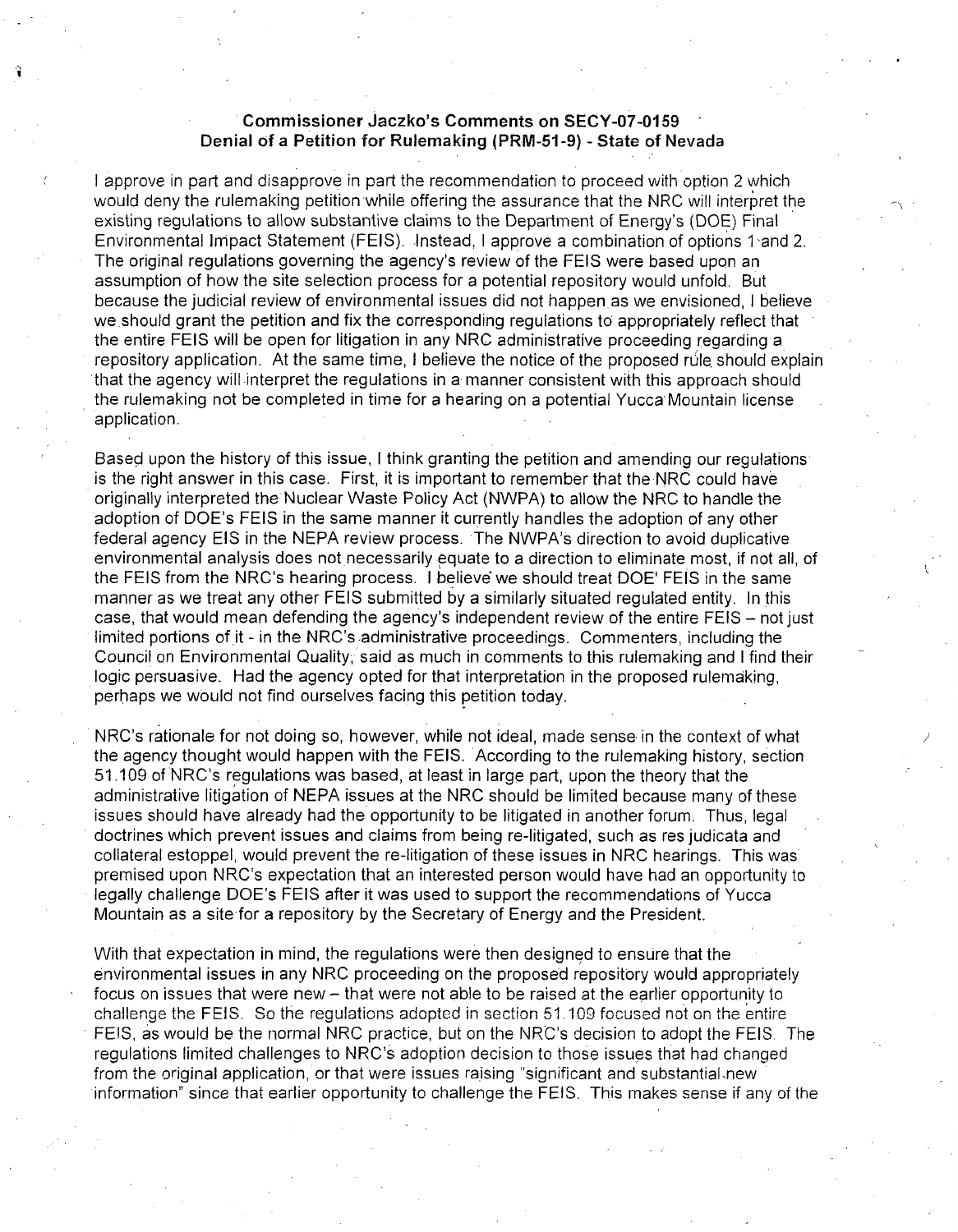other issues regarding the FEIS had already had the opportunity to be challenged. Given that presumption, it also explains why the regulations direct the Board to use the higher standards governing a motion to reopen when ruling upon the issues raised regarding adoption of the FEIS - because litigating the FEIS in NRC's administrative proceeding was seen as re-opening the redord on an already litigated FEIS.

All that being said, as is often the case, actual events regarding judicial review of environmental issues transpired differently. Instead of the FEIS being used to support the recommendation of Yucca Mountain as a site for a repository, there was a Joint Resolution of Congress approving the Yucca Mountain site designation. This change of events, according to the Federal Court of Appeals decision in *Nuclear Energy Institute, Inc. v. Environmental Protection Agency,* 373 F.3d 1251 (D.C. Circuit 2004), rendered any such challenge to the **FEIS'** support for the Yucca **-** " Mountain site moot; and to the extent the NRC may rely upon the FEIS, rendered challenges unripe because the NRC had not reached a decision regarding adopting or relying upon the FEIS in a way that could have yet harmed the parties.

It was part of this discussion that led the NRC and DOE to assure the court that the parties would have an opportunity during NRC's administrative hearing to raise substantive challenges to the FEIS. And it is this assurance from NRC counsel that generated the petition for rulemaking. In essence, the petitioners do not understand how NRC's current regulations can be in accord with the assurance the court relied upon – that parties would have the opportunity at the NRC to substantively challenge the FEIS. Because current NRC regulations limit challenges to NRC's decision about adoption of the FEIS rather than the FEIS itself; and further limit those challenges to require they be based upon significant and substantial new information, it is easy to see how our stakeholders might be confused. Add to that the direction in the current regulations that the Boards are directed to review any challenge to the decision regarding adoption using the standards that govern re-opening a record - which' is an intentionally higher bar for review - and there can be little question that the current regulations are confusing in light of the discussion in front of the court and the relied upon assurance that substantive issues regarding the FEIS could, in-fact, be raised in NRC proceedings.

For all of these reasons, it appears to me that the best way to transparently resolve the real question presented - the question of what issues surrounding the FEIS can be challenged in a prospective hearing on an application for a construction authorization  $-$  is to grant this petition and ensure that the regulations transparently capture precisely how the environmental review will be conducted in NRC's administrative proceeding. The earlier rulemaking was based upon assumptions, but we can now answer the questions with the benefit of knowing now what we did not know then.

I recognize that the timing of the agency's decision on this petition is not ideal because an application for a repository may be submitted before this rulemaking would end. That is especially unfortunate in this particular situation where the petition was filed in 2005. Had we granted this petition at the close of the public comment period in October 2005, we likely would now be voting on the final rule instead of voting on this petition. I am hopeful that the staff's workto improve the rulemaking process will include ways to-improve the timeliness of the petition process so we are not in this unfortunate position in the future.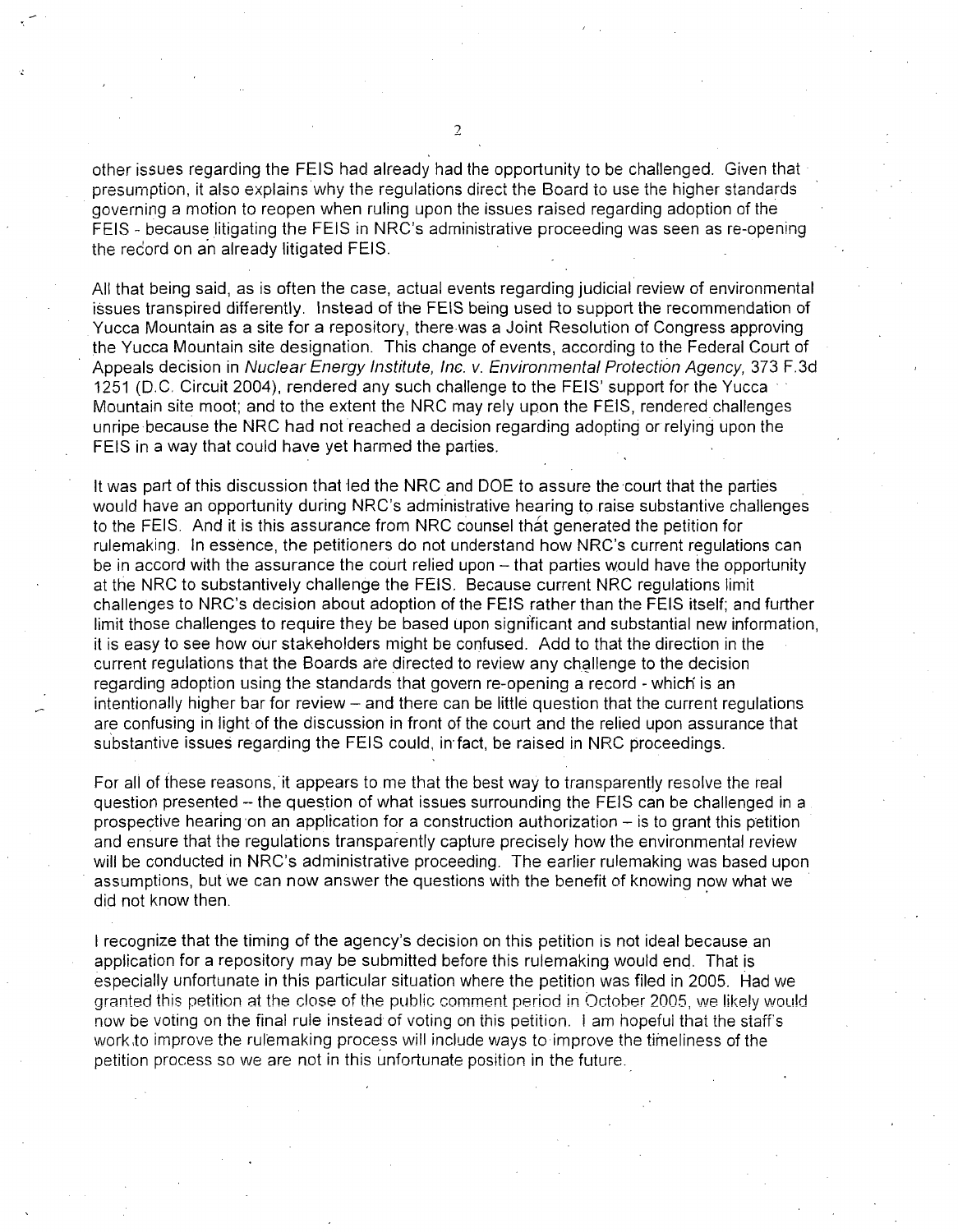But we are where we are, and with that in mind, I believe the notice that grants the petition for rulemaking should indicate that, if the rulemaking is not resolved prior to the receipt of an application for a repository, the agency intends to interpret the regulations in amanner consistent with the court's decision – as the staff has drafted in the notice accompanying option 2 - with some additional clarification. The notice should also explain that section 51.109(c), which indicates that challenges to the NRC's adoption decision are to be based upon "significant and substantial new information", will be interpreted in a manner that recognizes, as the court did, that claims regarding DOE's FEIS have not been adjudicated on the merits and thus, would certainly raise "new considerations" with regard to any decision to adopt the FEIS. The notice should also make it clear that the current direction in section 51.109(a) that the presiding officer should, to the extent possible, use the criteria for ruling on a motion to reopen in resolving disputes regarding the adoption of the FEIS, is rendered moot. The notice should clearly state that it is not possible to rely upon criteria used for a motion to reopen given the relevant history of this matter where there was no opportunity to originally open these issues. Instead, the contention admissibility should be determined by reliance upon section 2.309(f), the agency's current contention standard.

I appreciate that because these regulations have not yet been interpreted and applied in any proceeding, the agency has more flexibility to interpret them now without recreating them in a new rulemaking - and thus the recommendation for option 2. But this is not a situation where the regulations intent could have been clearer; this is a situation where the interpretation of the regulations will essentially require the agency to exercise great latitude in applying them in a manner consistent with the discussion in court. Transparency should dictate that we, at least, try to correct this situation through the appropriate rulemaking channels regardless of the impacts of the timing of this decision. We should not let the prospect of a potential application complicate what is clearly the right answer. We can and should deal with the possible complications of an intervening application by providing appropriate guidance should the rulemaking not resolve itself in time. But the two are not mutually exclusive and thus, I support a combination of options 1 and 2 - granting the petition and clarifying in the notice the,agency's regulatory interpretation of the existing regulations should they be required to be used prior to completion of the rulemaking.

Also, this paper should be reviewed for a release determination and, at a minimum, the voting record and SRM from this paper should be made publicly available five business days after the letter is sent to the petitioner, as is current practice for release of information regarding decisions on rulemaking petitions.

*J'Iý*Gregory B. Jaczko

3